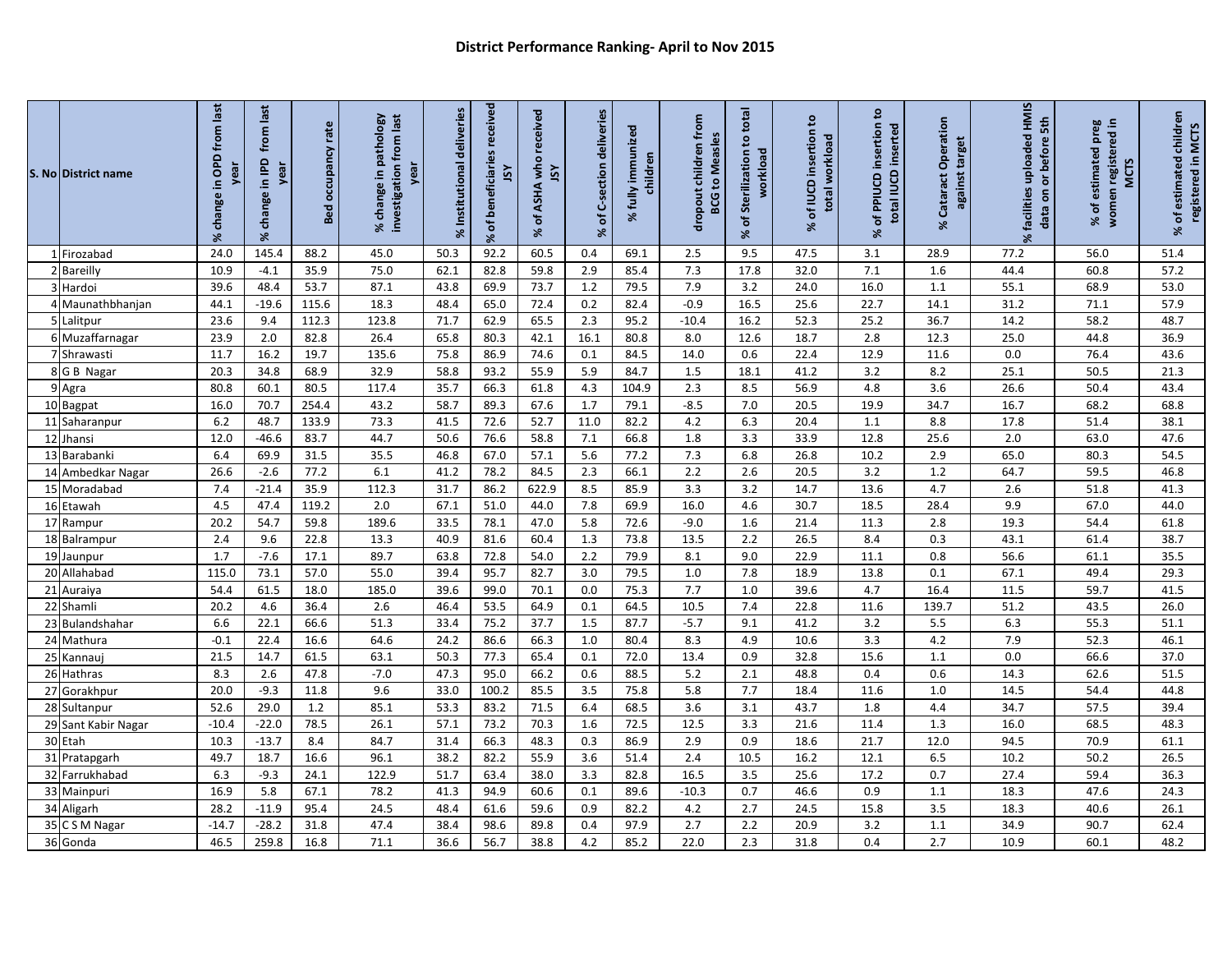## **District Performance Ranking- April to Nov 2015**

|    | S. No District name     | % change in OPD from last<br>rea | from last<br>change in IPD<br>vea<br>$\aleph$ | rate<br>occupancy<br>Bed | investigation from last<br>pathology<br>year<br>% change in | Institutional deliveries<br>X | beneficiaries received<br>šY<br>% of | received<br>ASHA who<br>ŠΥ<br>৳<br>X | of C-section deliveries<br>X | immunized<br>children<br>fully<br>$\aleph$ | dropout children from<br><b>BCG to Measles</b> | of Sterilization to total<br>workload<br>Se | $\tt{c}$<br>% of IUCD insertion<br>total workload | % of PPIUCD insertion to<br>total IUCD inserted | % Cataract Operation<br>against target | % facilities uploaded HMIS<br>data on or before 5th | registered in<br>% of estimated preg<br><b>MCTS</b><br>women | % of estimated children<br>registered in MCTS |
|----|-------------------------|----------------------------------|-----------------------------------------------|--------------------------|-------------------------------------------------------------|-------------------------------|--------------------------------------|--------------------------------------|------------------------------|--------------------------------------------|------------------------------------------------|---------------------------------------------|---------------------------------------------------|-------------------------------------------------|----------------------------------------|-----------------------------------------------------|--------------------------------------------------------------|-----------------------------------------------|
|    | 37 Kanpur Nagar         | $-8.0$                           | $-16.5$                                       | 56.7                     | 19.9                                                        | 48.8                          | 29.5                                 | 25.3                                 | 4.7                          | 83.5                                       | 6.2                                            | 5.1                                         | 30.2                                              | 2.5                                             | 3.6                                    | 9.2                                                 | 22.9                                                         | 19.6                                          |
| 38 | Lakhimpur Kheri         | 20.2                             | 30.5                                          | 74.7                     | 7.6                                                         | 46.3                          | 87.5                                 | 69.5                                 | 0.8                          | 76.1                                       | 3.8                                            | 3.8                                         | $6.0\,$                                           | 17.3                                            | 6.4                                    | 44.8                                                | 68.9                                                         | 51.6                                          |
|    | 39 Sambhal              | 36.7                             | $-11.6$                                       | 35.9                     | 141.2                                                       | 32.0                          | 84.2                                 | 76.4                                 | 0.0                          | 63.5                                       | 10.1                                           | 0.4                                         | 13.7                                              | 7.2                                             | 0.0                                    | $0.0\,$                                             | 56.1                                                         | 38.5                                          |
| 40 | Jalaun                  | 18.9                             | $-28.8$                                       | 52.3                     | 24.5                                                        | 42.1                          | 69.6                                 | 48.6                                 | 0.8                          | 74.2                                       | $-1.3$                                         | 0.8                                         | 36.7                                              | 6.7<br>6.7                                      | 21.9                                   | 45.1                                                | 44.0                                                         | 29.7                                          |
| 41 | Mirzapur<br>42 Meerut   | 12.0<br>83.2                     | 5.6<br>28.9                                   | 55.3<br>54.3             | 32.6<br>$-33.3$                                             | 52.2<br>39.5                  | 83.9<br>82.5                         | 53.2<br>52.7                         | 5.1<br>12.2                  | 72.7<br>91.9                               | $-1.8$<br>4.2                                  | 13.0<br>17.7                                | 40.1<br>16.4                                      | 11.9                                            | 1.0<br>26.7                            | 16.6<br>0.0                                         | 48.1<br>30.6                                                 | 26.9<br>27.5                                  |
|    | 43 Basti                | $-4.2$                           | $-31.9$                                       | 20.4                     | 21.3                                                        | 46.8                          | 78.5                                 | 63.3                                 | 3.8                          | 69.9                                       | 10.9                                           | 2.2                                         | 31.4                                              | 3.6                                             | 7.3                                    | 27.8                                                | 54.2                                                         | 40.8                                          |
|    | 44 Hapur                | 1.0                              | 5.5                                           | 3.4                      | 454.1                                                       | 15.9                          | 91.3                                 | 72.8                                 | $0.0\,$                      | 56.3                                       | 1.1                                            | 11.9                                        | 13.0                                              | 9.3                                             | 2.4                                    | $0.0\,$                                             | 42.3                                                         | 42.4                                          |
|    | 45 Deoria               | 36.1                             | 68.4                                          | 2.4                      | 36.1                                                        | 46.0                          | 71.6                                 | 72.5                                 | 3.2                          | 82.2                                       | $-8.7$                                         | 2.7                                         | 33.9                                              | 0.5                                             | 0.1                                    | 13.0                                                | 53.1                                                         | 47.8                                          |
|    | 46 Hamirpur             | 3.8                              | $-16.3$                                       | 74.9                     | 66.6                                                        | 65.0                          | 87.1                                 | 50.9                                 | 1.1                          | 68.8                                       | $-29.9$                                        | 4.8                                         | 12.9                                              | 3.1                                             | 31.7                                   | 0.0                                                 | 64.0                                                         | 45.7                                          |
|    | 47 Jyotiba Phule Nagar  | 8.9                              | $-56.2$                                       | 22.6                     | 88.6                                                        | 30.1                          | 63.7                                 | 65.3                                 | 0.0                          | 71.2                                       | 6.5                                            | 0.0                                         | 16.3                                              | 22.2                                            | 6.1                                    | 0.0                                                 | 49.9                                                         | 47.2                                          |
|    | 48 Budaun               | 5.1                              | 10.5                                          | 28.9                     | 39.2                                                        | 44.4                          | 87.7                                 | 68.7                                 | 1.3                          | 73.8                                       | 10.5                                           | 2.0                                         | 10.7                                              | 29.4                                            | 1.1                                    | 0.3                                                 | 53.5                                                         | 34.4                                          |
|    | 49 Shahjahanpur         | 18.0                             | 14.1                                          | 147.8                    | $\frac{10.6}{2}$                                            | 37.0                          | 89.6                                 | 65.4                                 | 1.0                          | 80.5                                       | 6.0                                            | 3.6                                         | 20.5                                              | 6.8                                             | 6.7                                    | 40.5                                                | 43.7                                                         | 30.9                                          |
| 50 | Pilibhit                | 11.4                             | 10.1                                          | 80.8                     | 19.5                                                        | 45.4                          | 79.0                                 | 65.4                                 | 1.5                          | 70.8                                       | $-7.2$                                         | 5.4                                         | 14.5                                              | 7.4                                             | 1.2                                    | 31.3                                                | 45.9                                                         | 28.3                                          |
|    | 51 Maharajganj          | 51.0                             | 10.9                                          | 10.9                     | $-8.8$                                                      | 39.8                          | 79.0                                 | 75.7                                 | 0.4                          | 63.3                                       | 4.2                                            | 4.0                                         | 24.7                                              | 10.0                                            | 2.5                                    | 0.0                                                 | 56.7                                                         | 36.6                                          |
|    | 52 Mahoba               | 1.1                              | $-7.1$                                        | 40.1                     | 0.6                                                         | 48.8                          | 95.0                                 | 21.9                                 | 2.6                          | 181.6                                      | $-17.3$                                        | 6.7                                         | 28.9                                              | 17.0                                            | 0.0                                    | 21.8                                                | 51.2                                                         | 30.2                                          |
|    | 53 Kaushambi            | 24.7                             | $-30.3$                                       | 9.2<br>56.4              | 70.2<br>$-59.8$                                             | 54.6                          | 84.1                                 | 57.3                                 | 1.4                          | 76.8                                       | 7.3<br>1.0                                     | $\overline{3.2}$<br>3.9                     | 16.7<br>29.7                                      | 5.7<br>7.2                                      | 6.0<br>4.0                             | 20.8                                                | 70.4<br>65.4                                                 | 41.7                                          |
| 54 | Unnav<br>55 Sitapur     | 15.6<br>1.0                      | 29.5<br>1.3                                   | 25.4                     | 14.5                                                        | 36.9<br>49.4                  | 78.6<br>81.8                         | 36.8<br>63.9                         | 1.3<br>1.2                   | 63.5<br>84.7                               | 0.8                                            | 3.9                                         | 14.6                                              | 29.6                                            | 1.9                                    | 18.6<br>5.9                                         | 71.7                                                         | 44.2<br>55.5                                  |
| 56 | Ghaziabad               | 19.8                             | 254.7                                         | 89.2                     | 41.6                                                        | 16.0                          | 55.0                                 | 26.8                                 | 7.6                          | 68.2                                       | $-12.5$                                        | 6.3                                         | 17.6                                              | 16.3                                            | 8.5                                    | $\overline{0.0}$                                    | 21.5                                                         | 13.9                                          |
|    | 57 Rae Bareli           | 21.9                             | 6.7                                           | 22.8                     | $0.0\,$                                                     | 40.8                          | 72.3                                 | 68.3                                 | 4.4                          | 76.7                                       | 0.8                                            | 2.9                                         | 24.2                                              | 10.2                                            | 6.5                                    | 6.1                                                 | 47.3                                                         | 32.3                                          |
|    | 58 Varanasi             | 15.5                             | $-3.2$                                        | 37.8                     | 81.1                                                        | 32.2                          | 81.5                                 | 76.6                                 | 8.1                          | 57.4                                       | 4.7                                            | 16.6                                        | 18.3                                              | 5.6                                             | 1.7                                    | 11.1                                                | 40.9                                                         | 25.8                                          |
|    | 59 Siddharth Nagar      | 16.0                             | 27.8                                          | 26.3                     | 16.2                                                        | 37.3                          | 48.0                                 | 44.7                                 | 0.7                          | 84.5                                       | $8.0\,$                                        | 0.9                                         | 22.9                                              | 0.4                                             | 2.3                                    | 12.2                                                | 51.7                                                         | 32.7                                          |
| 60 | Lucknow                 | 19.7                             | $-45.5$                                       | 41.7                     | 15.6                                                        | 34.0                          | 50.8                                 | 23.7                                 | 23.9                         | 87.6                                       | 15.1                                           | 6.9                                         | 14.7                                              | 33.9                                            | 14.8                                   | 5.2                                                 | 30.5                                                         | 24.0                                          |
|    | 61 Sonbhadra            | $-3.1$                           | $-23.7$                                       | 23.5                     | 49.1                                                        | 43.1                          | 89.9                                 | 71.0                                 | 0.1                          | 73.7                                       | $-2.2$                                         | 2.5                                         | 14.0                                              | 1.4                                             | 2.7                                    | 0.0                                                 | 60.7                                                         | 57.4                                          |
|    | 62 Ghazipur             | 9.2                              | $-0.5$                                        | 27.8                     | 4.8                                                         | 33.1                          | 79.2                                 | 65.2                                 | 1.5                          | 87.9                                       | $5.0$                                          | 2.7                                         | 15.4                                              | 27.0                                            | 0.0                                    | $0.0\,$                                             | 57.9                                                         | 39.1                                          |
|    | 63 Ballia               | 26.2                             | 14.0                                          | 7.3                      | 82.7                                                        | 35.8                          | 46.6                                 | 36.9                                 | 1.7                          | 62.1                                       | $-2.2$                                         | 3.5                                         | 16.0                                              | 13.0                                            | 0.0                                    | 11.5                                                | 58.9                                                         | 39.1                                          |
| 64 | Chitrakoot              | $-4.4$                           | 12.6                                          | 32.5                     | 5.2                                                         | 63.4                          | 60.1                                 | 53.8                                 | $\overline{0.1}$             | 80.5                                       | 6.4                                            | 8.5                                         | 22.7                                              | 1.6                                             | 0.0                                    | 29.9                                                | 72.5                                                         | 41.5                                          |
|    | 65 Bijnor               | 10.1                             | $-1.0$                                        | 3.9                      | 52.6                                                        | 54.9                          | 68.9                                 | 44.4                                 | 5.1                          | 65.1                                       | 2.2                                            | 4.1                                         | 28.2                                              | 3.7                                             | 2.8                                    | 21.8                                                | 28.4                                                         | 22.2                                          |
|    | 66 Sant Ravidas Nagar   | 0.4                              | 22.2                                          | 41.0                     | 17.0<br>19.5                                                | 37.6                          | 81.8                                 | 82.3                                 | 0.1                          | 66.3                                       | $-5.9$<br>$2.7$                                | 5.7                                         | 20.4                                              | 10.5                                            | 7.0                                    | $0.0\,$                                             | 55.2<br>48.3                                                 | 27.6                                          |
|    | 67 Fatehpur             | 5.1<br>$-29.4$                   | 2.9<br>$-34.9$                                | 9.6<br>4.6               | 99.6                                                        | 36.4<br>57.9                  | 67.8<br>83.3                         | 57.8<br>71.3                         | 2.7<br>1.0                   | 73.0<br>78.0                               | $-1.4$                                         | 2.3<br>9.9                                  | 11.2<br>14.5                                      | 12.0<br>18.5                                    | 0.1<br>3.8                             | $0.0\,$<br>5.0                                      | 46.3                                                         | 31.4<br>31.7                                  |
| 69 | 68 Azamgarh<br>Faizabad | 3.7                              | $-6.9$                                        | 39.7                     | 13.0                                                        | 47.2                          | 62.9                                 | 52.6                                 | 5.1                          | 79.0                                       | 0.3                                            | 3.1                                         | 15.2                                              | 19.1                                            | 1.6                                    | 15.8                                                | 38.1                                                         | 20.6                                          |
|    | 70 Banda                | $-4.8$                           | $-7.8$                                        | 26.9                     | 22.1                                                        | 56.3                          | 77.3                                 | 47.0                                 | 0.0                          | 73.8                                       | $-2.5$                                         | 1.4                                         | 21.6                                              | 0.3                                             | 0.2                                    | $11.0\,$                                            | 65.9                                                         | 42.7                                          |
|    | 71 Kashi Ram Nagar      | 19.5                             | 23.9                                          | 18.2                     | 48.6                                                        | 43.1                          | 74.7                                 | 61.2                                 | 0.3                          | 59.4                                       | 18.5                                           | 1.1                                         | 10.5                                              | 34.6                                            | 9.0                                    | 0.0                                                 | 43.3                                                         | 30.1                                          |
|    | 72 Bahraich             | $-41.6$                          | $-21.8$                                       | 19.5                     | 19.1                                                        | 47.2                          | 75.4                                 | 48.7                                 | 3.9                          | 72.0                                       | 25.9                                           | 1.9                                         | 7.7                                               | 4.4                                             | 0.0                                    | 8.2                                                 | 49.6                                                         | 22.5                                          |
| 73 | Kanpur Dehat            | 39.0                             | $\frac{15.0}{2}$                              | 13.3                     | 15.7                                                        | 36.4                          | 57.3                                 | 38.8                                 | $\overline{0.3}$             | 61.8                                       | 12.4                                           | 1.5                                         | 31.4                                              | 2.9                                             | 1.1                                    | 41.8                                                | 62.1                                                         | 33.7                                          |
|    | 74 Kushinagar           | $-4.1$                           | $-24.2$                                       | 3.4                      | 9.0                                                         | 31.9                          | 65.7                                 | 55.6                                 | 1.1                          | 68.7                                       | 5.2                                            | 0.5                                         | 7.0                                               | 34.2                                            | 1.1                                    | 0.0                                                 | 41.1                                                         | 28.7                                          |
|    | 75 Chandauli            | $-0.1$                           | $-30.3$                                       | 2.8                      | 47.8                                                        | 32.8                          | 73.7                                 | 72.9                                 | 0.4                          | 68.9                                       | $-8.0$                                         | 3.4                                         | 9.8                                               | 1.2                                             | 0.8                                    | 0.0                                                 | 48.8                                                         | 23.4                                          |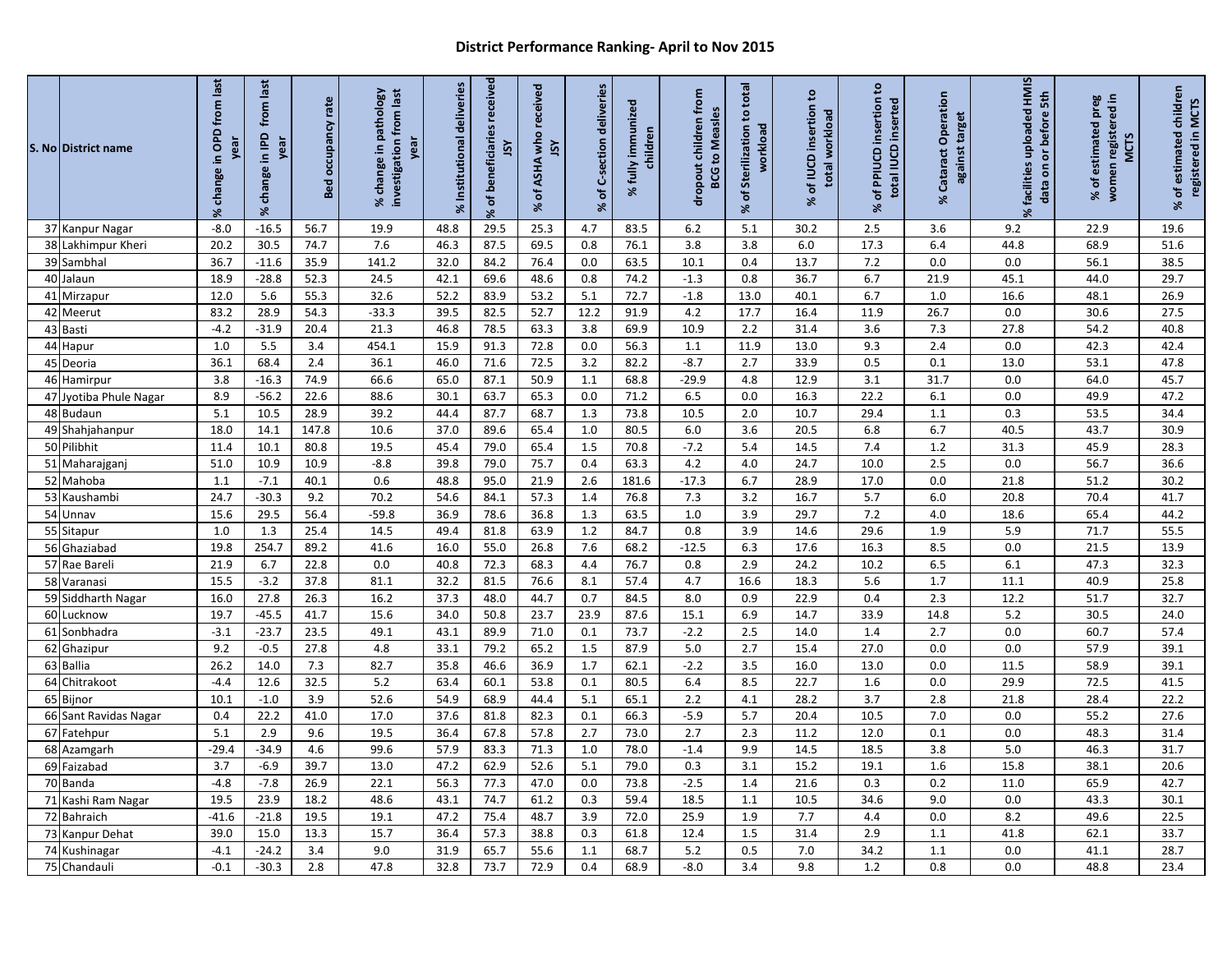| S. No District name | % of Budget utilized RCH<br>flexi pool against fund<br>available | Mission flexi pool against<br>% of Budget utilized<br>fund available | % of Budget utilized RI<br>against fund available | % of Budget utilized<br>NUHM against fund<br>available | against fund available<br>National programme<br>% of Budget utilized | % of construction works<br>against work sanctioned<br>completed/in progress | construction work against<br>% Budget utilized in<br>available<br>fund | of ins del<br>change<br>rate<br>Rate of | pregnancy identified<br>as HRP<br>۴<br>X. | received full ANC (3<br>ANC)<br>$\aleph$ | Maternal death reported<br>per 1000 expected death | tscore | of (tscore<br>rank | District performance |
|---------------------|------------------------------------------------------------------|----------------------------------------------------------------------|---------------------------------------------------|--------------------------------------------------------|----------------------------------------------------------------------|-----------------------------------------------------------------------------|------------------------------------------------------------------------|-----------------------------------------|-------------------------------------------|------------------------------------------|----------------------------------------------------|--------|--------------------|----------------------|
| 1 Firozabad         | 59.5                                                             | 24.5                                                                 | 65.3                                              | 43.8                                                   | 35.2                                                                 | 100.0                                                                       | 53.3                                                                   | 62.1                                    | 0.7                                       | 72.9                                     | 43.1                                               | 109    |                    | 75 Best              |
| 2 Bareilly          | 64.5                                                             | 24.7                                                                 | 38.1                                              | 63.1                                                   | 52.6                                                                 | 100.0                                                                       | 54.7                                                                   | 68.2                                    | 1.2                                       | 65.8                                     | 26.0                                               | 106    |                    | 74 Best              |
| 3 Hardoi            | 59.0                                                             | 35.5                                                                 | 92.4                                              | 33.5                                                   | 20.9                                                                 | 97.8                                                                        | 38.9                                                                   | $-0.4$                                  | 2.2                                       | 73.8                                     | 30.8                                               | 105    |                    | 72 Best              |
| 4 Maunathbhanjan    | 57.9                                                             | 29.1                                                                 | 41.8                                              | 30.1                                                   | 26.2                                                                 | 100.0                                                                       | 100.0                                                                  | 51.2                                    | 2.4                                       | 74.3                                     | 0.0                                                | 105    |                    | 72 Best              |
| 5 Lalitpur          | 53.3                                                             | 15.4                                                                 | 53.9                                              | 31.1                                                   | 23.5                                                                 | 100.0                                                                       | 100.0                                                                  | $-2.1$                                  | 1.0                                       | 82.4                                     | 280.0                                              | 105    |                    | 72 Best              |
| 6 Muzaffarnagar     | 63.3                                                             | 27.6                                                                 | 77.9                                              | 41.1                                                   | 35.7                                                                 | 100.0                                                                       | 96.3                                                                   | 30.8                                    | $0.5\,$                                   | 86.4                                     | 12.2                                               | 103    | 69.5               |                      |
| 7 Shrawasti         | 54.3                                                             | 27.0                                                                 | 78.4                                              | 35.0                                                   | 38.3                                                                 | 100.0                                                                       | 100.0                                                                  | 7.9                                     | 1.5                                       | 52.5                                     | 21.5                                               | 103    | 69.5               |                      |
| 8 G B Nagar         | 54.4                                                             | 36.9                                                                 | 73.8                                              | 36.0                                                   | 29.3                                                                 | 100.0                                                                       | 100.0                                                                  | $-5.5$                                  | 0.4                                       | 63.0                                     | 0.0                                                | 99     | 67                 |                      |
| 9 Agra              | 52.9                                                             | 25.6                                                                 | 50.1                                              | 37.5                                                   | 7.7                                                                  | 96.2                                                                        | 64.3                                                                   | 13.1                                    | 1.4                                       | 68.1                                     | 345.5                                              | 99     | 67                 |                      |
| 10 Bagpat           | 48.0                                                             | 22.9                                                                 | 24.8                                              | 24.6                                                   | 40.4                                                                 | 100.0                                                                       | 90.8                                                                   | 20.6                                    | 0.1                                       | 71.3                                     | 193.5                                              | 99     | 67                 |                      |
| 11 Saharanpur       | 65.4                                                             | 27.0                                                                 | 36.6                                              | 29.9                                                   | 48.1                                                                 | 100.0                                                                       | 100.0                                                                  | 13.4                                    | 1.5                                       | 59.1                                     | 47.6                                               | 96     | 65                 |                      |
| 12 Jhansi           | 52.1                                                             | 35.8                                                                 | 44.2                                              | 30.0                                                   | 35.1                                                                 | 100.0                                                                       | 72.4                                                                   | 20.9                                    | 1.9                                       | 64.2                                     | 349.4                                              | 95     | 64                 |                      |
| 13 Barabanki        | 44.2                                                             | 19.2                                                                 | 30.0                                              | 28.7                                                   | 29.9                                                                 | 100.0                                                                       | 93.5                                                                   | $-0.8$                                  | 5.1                                       | 61.2                                     | 37.9                                               | 94     | 62.5               |                      |
| 14 Ambedkar Nagar   | 58.9                                                             | 20.2                                                                 | 79.4                                              | 46.0                                                   | 23.2                                                                 | 100.0                                                                       | 86.6                                                                   | 0.6                                     | 0.9                                       | 74.9                                     | 90.6                                               | 94     | 62.5               |                      |
| 15 Moradabad        | 55.5                                                             | 21.0                                                                 | 46.6                                              | 33.2                                                   | 48.2                                                                 | 100.0                                                                       | 98.9                                                                   | 50.3                                    | 0.1                                       | 69.0                                     | 20.2                                               | 93     | 61                 |                      |
| 16 Etawah           | 46.3                                                             | 26.6                                                                 | 67.5                                              | 16.2                                                   | 19.4                                                                 | 100.0                                                                       | 53.4                                                                   | 3.8                                     | 1.3                                       | 57.5                                     | 263.2                                              | 91     | 58                 |                      |
| 17 Rampur           | 59.2                                                             | 24.3                                                                 | 49.7                                              | 31.6                                                   | 41.7                                                                 | 100.0                                                                       | 52.6                                                                   | 7.5                                     | 0.4                                       | 66.1                                     | 16.5                                               | 91     | 58                 |                      |
| 18 Balrampur        | 54.5                                                             | 14.2                                                                 | 45.5                                              | 35.2                                                   | 40.7                                                                 | 92.9                                                                        | 87.2                                                                   | 8.5                                     | 1.9                                       | 62.3                                     | 143.8                                              | 91     | 58                 |                      |
| 19 Jaunpur          | 55.3                                                             | 22.0                                                                 | 47.0                                              | 29.8                                                   | 26.6                                                                 | 100.0                                                                       | 87.5                                                                   | 59.1                                    | 0.2                                       | 75.1                                     | 30.0                                               | 91     | 58                 |                      |
| 20 Allahabad        | 50.2                                                             | 17.9                                                                 | 56.8                                              | 32.7                                                   | 36.1                                                                 | 44.7                                                                        | 18.5                                                                   | 16.4                                    | 0.2                                       | 63.1                                     | 41.1                                               | 91     | 58                 |                      |
| 21 Auraiya          | 52.7                                                             | 26.0                                                                 | 32.0                                              | 14.7                                                   | 32.3                                                                 | 71.4                                                                        | 78.3                                                                   | 1.8                                     | 0.1                                       | 75.3                                     | 113.6                                              | 90     | 54.5               |                      |
| 22 Shamli           | 65.2                                                             | 25.7                                                                 | 74.7                                              | 27.2                                                   | 49.4                                                                 | 100.0                                                                       | 100.0                                                                  | 110.3                                   | 0.2                                       | 68.8                                     | 96.4                                               | 90     | 54.5               |                      |
| 23 Bulandshahar     | 57.4                                                             | 23.0                                                                 | 53.9                                              | 62.0                                                   | 69.6                                                                 | 33.3                                                                        | 2.8                                                                    | 4.0                                     | 0.2                                       | 66.6                                     | 30.0                                               | 88     | 52.5               |                      |
| 24 Mathura          | 59.9                                                             | 30.7                                                                 | 55.3                                              | 35.3                                                   | 45.8                                                                 | 100.0                                                                       | 90.9                                                                   | $-13.1$                                 | 0.1                                       | 85.5                                     | 18.9                                               | 88     | 52.5               |                      |
| 25 Kannauj          | 58.4                                                             | 20.3                                                                 | 47.4                                              | 25.6                                                   | 38.7                                                                 | 100.0                                                                       | 82.4                                                                   | 40.2                                    | 0.2                                       | 48.1                                     | 0.0                                                | 87     | 50.5               |                      |
| 26 Hathras          | 52.2                                                             | 11.9                                                                 | 68.0                                              | 30.4                                                   | 37.6                                                                 | 100.0                                                                       | 73.8                                                                   | 7.3                                     | 0.7                                       | 72.9                                     | 0.0                                                | 87     | 50.5               |                      |
| 27 Gorakhpur        | 68.4                                                             | 29.0                                                                 | 40.8                                              | 54.0                                                   | 14.4                                                                 | 100.0                                                                       | 85.0                                                                   | $-9.1$                                  | 0.9                                       | 68.9                                     | 2.7                                                | 86     | 49                 |                      |
| 28 Sultanpur        | 45.9                                                             | 12.2                                                                 | 51.4                                              | 47.0                                                   | 4.5                                                                  | 100.0                                                                       | 24.7                                                                   | 48.2                                    | 0.1                                       | 61.5                                     | 3.9                                                | 85     | 46.5               |                      |
| 29 Sant Kabir Nagar | 51.3                                                             | 21.5                                                                 | 25.5                                              | 44.9                                                   | 13.3                                                                 | 100.0                                                                       | 98.7                                                                   | $-9.0$                                  | 0.5                                       | 58.6                                     | 171.1                                              | 85     | 46.5               |                      |
| 30 Etah             | 52.8                                                             | 14.6                                                                 | 58.3                                              | 36.4                                                   | 35.4                                                                 | 100.0                                                                       | 100.0                                                                  | $-3.4$                                  | 0.1                                       | 63.6                                     | 146.3                                              | 85     | 46.5               |                      |
| 31 Pratapgarh       | 52.2                                                             | 23.5                                                                 | 25.9                                              | 34.7                                                   | 29.5                                                                 | 100.0                                                                       | 87.5                                                                   | $-9.4$                                  | 0.6                                       | 78.7                                     | 9.9                                                | 85     | 46.5               |                      |
| 32 Farrukhabad      | 43.8                                                             | 25.3                                                                 | 16.5                                              | 41.6                                                   | 20.6                                                                 | 100.0                                                                       | 91.4                                                                   | $-12.3$                                 | 0.8                                       | 70.3                                     | 7.5                                                | 84     | 42                 |                      |
| 33 Mainpuri         | 80.9                                                             | 26.9                                                                 | 157.9                                             | 30.2                                                   | 34.7                                                                 | 70.6                                                                        | 46.8                                                                   | 10.3                                    | 0.1                                       | 81.7                                     | 25.6                                               | 84     | 42                 |                      |
| 34 Aligarh          | 46.6                                                             | 20.2                                                                 | 34.6                                              | 36.2                                                   | 50.8                                                                 | 95.0                                                                        | 74.6                                                                   | 74.0                                    | 0.4                                       | 64.2                                     | 11.9                                               | 84     | 42                 |                      |
| 35 CSM Nagar        | 54.4                                                             | 23.7                                                                 | 42.0                                              | 0.0                                                    | 14.1                                                                 | 100.0                                                                       | 76.0                                                                   | $-34.8$                                 | 0.4                                       | 70.2                                     | 38.6                                               | 84     | 42                 |                      |
| 36 Gonda            | 49.0                                                             | 18.2                                                                 | 36.5                                              | 18.5                                                   | 17.7                                                                 | 100.0                                                                       | 100.0                                                                  | 32.0                                    | 2.7                                       | 55.1                                     | 5.3                                                | 84     | 42                 |                      |